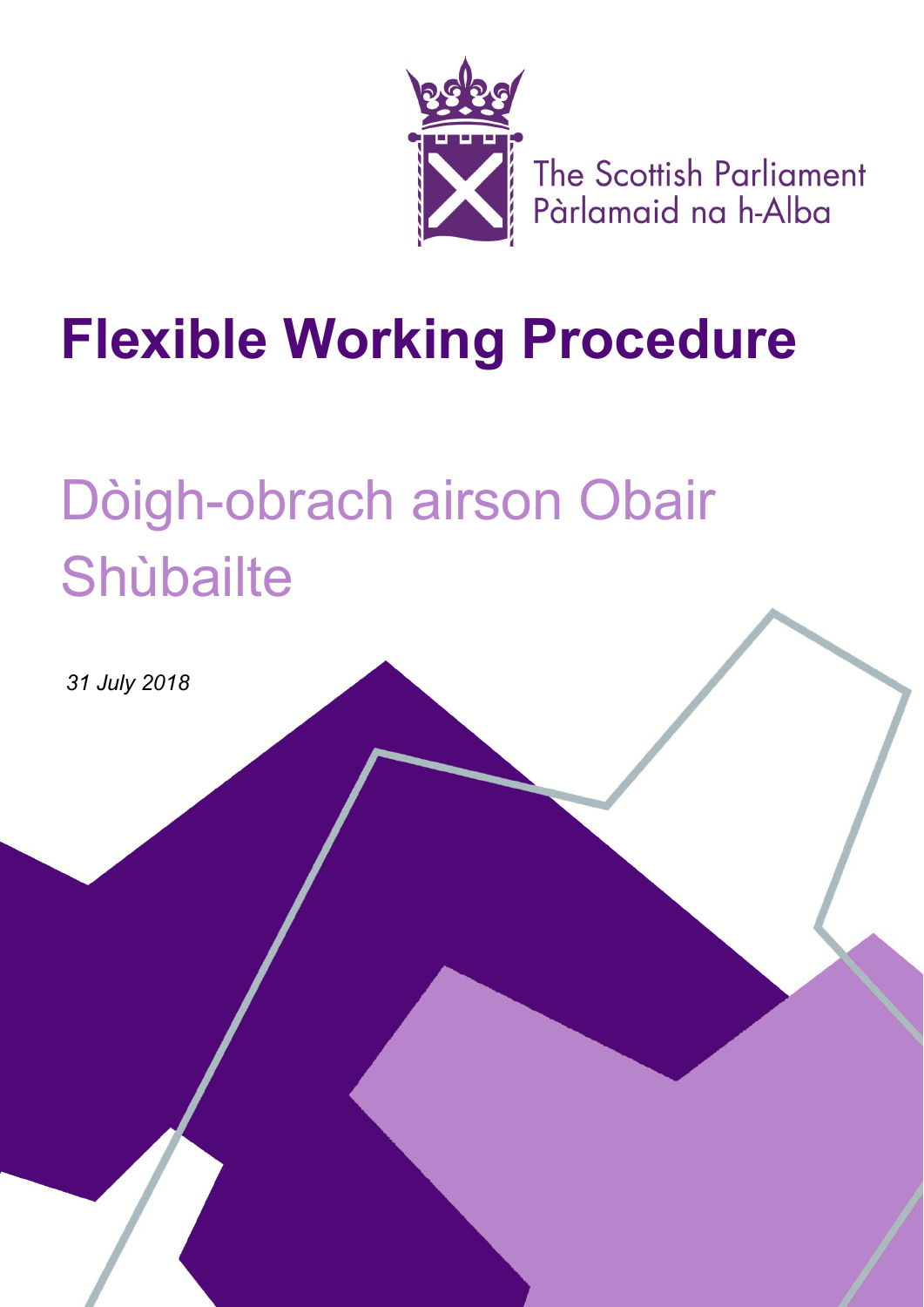#### **Introduction**

This procedure applies to all formal applications for flexible working arrangements. The procedure is non-contractual but incorporates your statutory rights.

### **Making a Request**

You must submit your request to formally change your working arrangement, take a Career Break or partially retire to your Head of Group/Office well in advance and **at least three months** prior to the date you propose the new working arrangement or Career Break to start. It is important that you provide as much detail as possible about your proposed new working arrangement or Career Break. Before making a request to change your working arrangement or take a Career Break, you should consider carefully how the proposed change can meet the needs of the business and how it might affect your colleagues and customers.

Your request must be made in writing. Please provide the following information:

- specify the flexible working arrangement you are requesting;
- confirm your reasons for making your request and whether or not you are making the request under the statutory right to request flexible working;
- explain the effect, if any, you consider the proposed change will have on the business and how you believe this might be accommodated and addressed;
- state the date on which you would wish the proposed change to take effect.

Incomplete requests will not be considered and will be returned to you for completion and resubmission. In these circumstances, your request for a Career Break will be considered from the date your fully completed request is received.

You may only withdraw your request prior to it being considered at the formal meeting referred to in Paragraph 5 below. If you do decide to withdraw your request, you must advise your Head of Group/ Office in writing as soon as is reasonably practicable of your decision.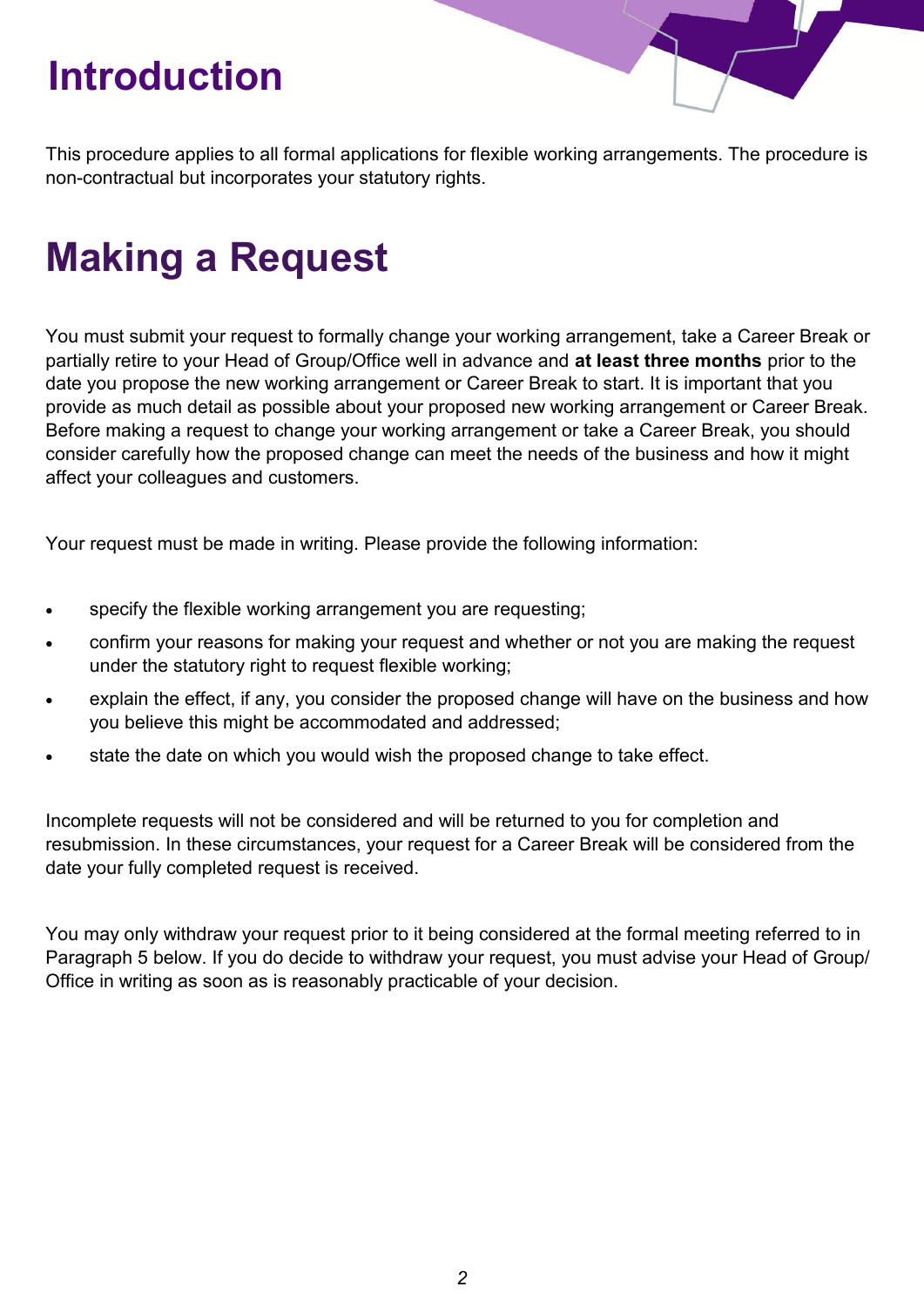#### **Consideration of a Request**

Your Head of Group/Office will arrange to meet with you, normally within 28 working days of receipt of your request. This meeting will allow for further exploration of any issues relating to your request and consideration of how it might be accommodated. You may be assisted at this meeting, if you wish, by a trade union representative or work colleague. Your Head of Group/Office may consult with the Human Resources Office in considering any specific issues relating to your request.

Your Head of Group/Office will normally write to you within 14 working days of the meeting to advise you of his or her decision. In circumstances where he or she requires more time to reach a decision, he or she will seek your agreement to extending this timescale.

If your request has been accepted, this notification will include the agreed start date of the arrangement and any particular conditions which apply. In relation to a request for a Career Break, you and your Head of Group/Office should complete and sign a [Career Break Agreement \(Word](http://hr/documents/Administration/OD%20Team%20Management/Work%20streams/Staff%20handbook/Documents%20for%20writing%20handbook/Policies%20for%20Policy%20Bank/Documents%20linked%20into%20policy%20PDFs/Career_Break_Agreement.doc?Web=1)  [93KB\)](http://hr/documents/Administration/OD%20Team%20Management/Work%20streams/Staff%20handbook/Documents%20for%20writing%20handbook/Policies%20for%20Policy%20Bank/Documents%20linked%20into%20policy%20PDFs/Career_Break_Agreement.doc?Web=1) in order that responsibilities are clear for all parties.

Should your request be denied, this notification will state the business reasons for refusing your request (see page 4 of [Flexible Working Arrangements](https://docs.wixstatic.com/ugd/7a9833_e1b7c54ea1db4094b388d7199687510d.pdf) ) and will explain why the business reasons for refusal apply in your circumstances.

Should a request concerning a formal change to your working arrangements be denied, you will have the right to appeal this decision in accordance with the section - Right to Appeal - set out later in this document. This excludes requests for Career Breaks where there is no right of appeal.

Your Head of Group/Office's decision at this stage in relation to a request for a Career Break represents the final position of the SPCB. Such a decision will not prejudice any future requests you may wish to make.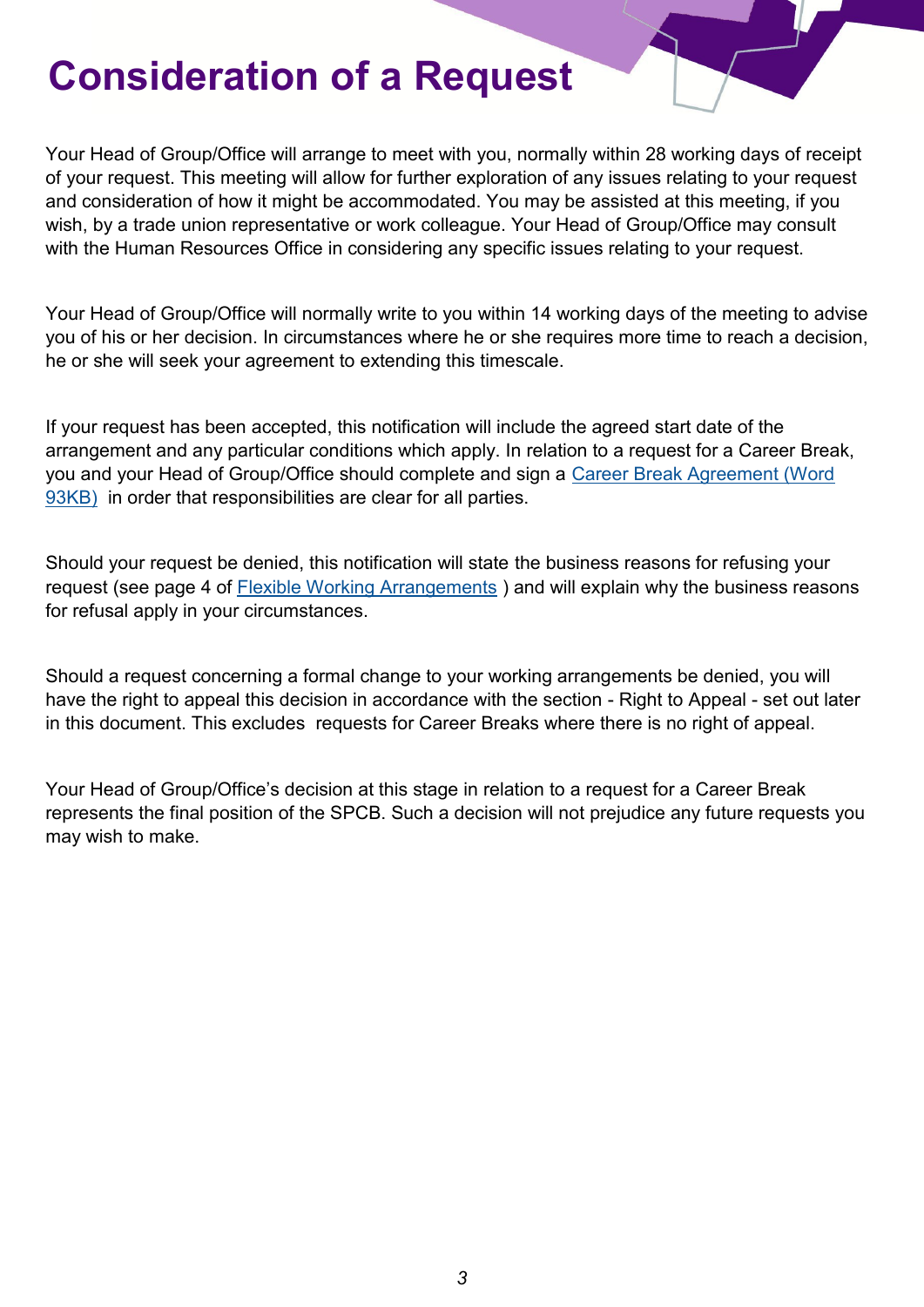## **Right of Appeal**

If you wish to appeal a decision to deny your request for a flexible working arrangement, you must set out the reasons for the appeal in writing and submit it to the relevant Assistant Clerk/Chief Executive within 14 working days of the date of written confirmation of the decision. The Assistant Clerk/Chief Executive will act as Appeal Manager.

You will be invited to attend an Appeal meeting within 14 working days of receipt of your appeal at which you may make oral and/or written representations. The Appeal Manager will consider whether your Head of Group/Office's decision was reached fairly and if the proper facts were taken into consideration.

You may be assisted at the Appeal meeting by a trade union representative or work colleague. A representative from the Human Resources Office will be in attendance to assist the Appeal Manager and provide procedural advice.

Having heard your representations and consulted your Head of Group/Office, the Appeal Manager will adjourn to consider the outcome of the appeal. The Appeal Manager may decide to uphold or dismiss the appeal.

When a decision is made, the Appeal Meeting will be reconvened, on the same day if possible, and you will be informed of the decision and the reasons for it. You will receive confirmation of the decision and reasons for it in writing within 14 working days of the meeting. The decision of the Appeal Manager is final.